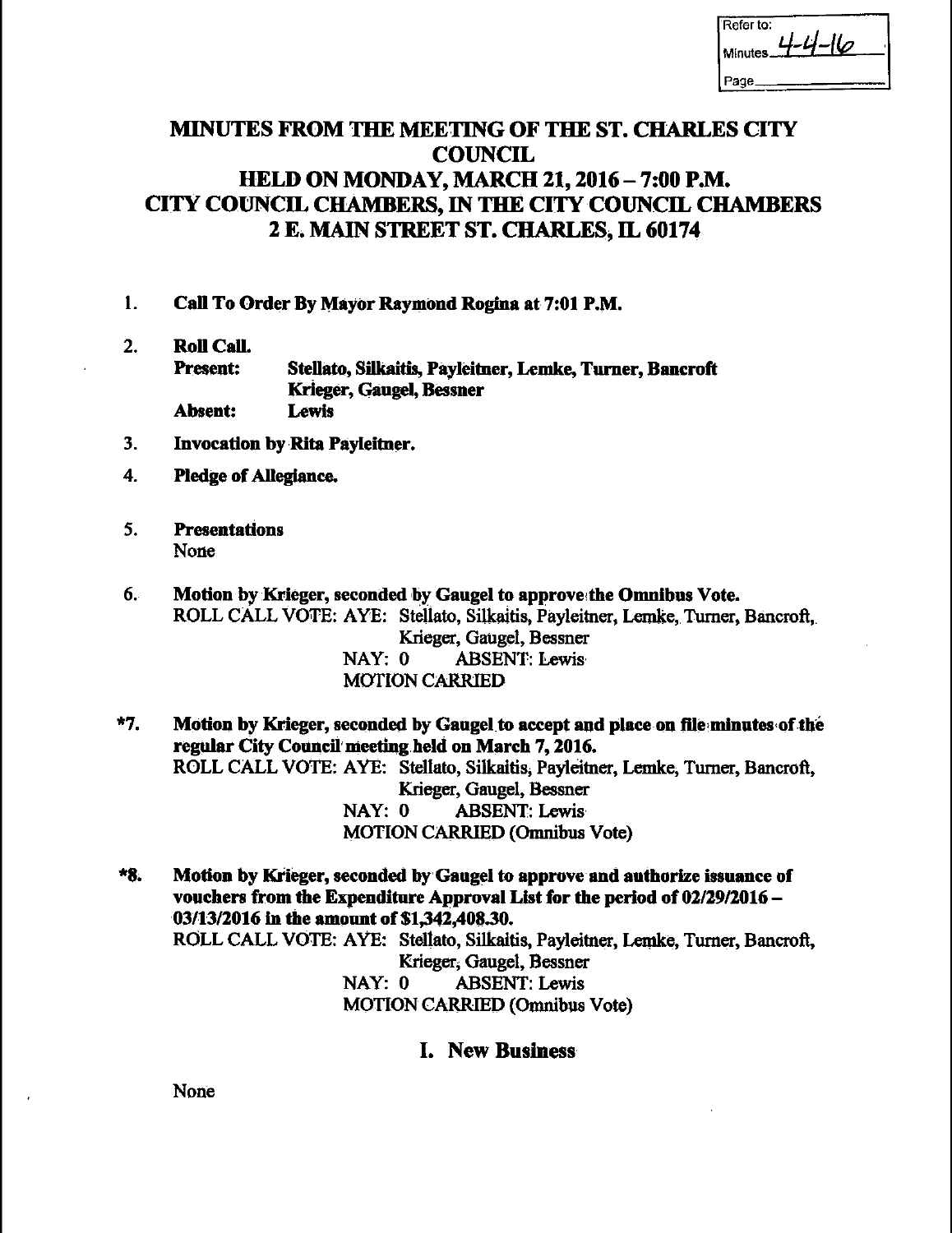# U. Committee Reports

### A. Government Operations

\*1. Motion by Krieger, seconded by Gaugel to accept and place on file minutes of the Government Operations Committee meeting held on March 7, 2016. ROLL CALL VOTE: AYE: Stellato, Silkaitis, Payleitner, Lemke, Turner, Bancroft, Krieger, Gaugel, Bessner NAY: 0 ABSENT: Lewis!

MOTION,CARRIED( Omnibus Vote)

2. Motion by Stellato, seconded by Turner to approve Class.B and C Late Night Permit requests (1:00 a.m. and 2:00 a.m.) for FY1617 renewal period. ROLL CALL VOTE: AYE: Stellato, Silkaitis, Payleitner, Lemke, Turner, Bancroft,

Gaugel, Bessner NAY: Krieger ABSENT: Lewis MOTION,CARRIED

#### B. Government Services None

#### C. Planning and Development

1. Motion by Bancroft, seconded by Bessnerl to A Resolution 2016-21 Authorizing Professional Engineering Service Agreements by and between the-City of St. Charles and Consultants for the Prairie Center Project.

ROLL CALL VOTE: AYE: Stellato, Payleitner, Lemke, Turner, Bancroft;

Krieger, Gaugel, Bessner

NAY: Silkaitis ABSENT: Lewis

# MOTION CARRIED

\*2. Motion by Krieger, seconded by Gaugel to approve a Resolution 2016-22 to approve and execute a Release and Reimbursement Agreement between the City and 1500 Lincoln Highway LLC.

ROLL CALL VOTE: AYE: Stellato, Silkaitis, Payleitner, Lemke, Turner, Bancroft,

Krieger, Gaugel, Bessner

NAY: 0 ABSENT: Lewis

MOTION CARRIED (Omnibus Vote)

3. Motion by Krieger, seconded by Gaugel to approve a Downtown Business Economic Incentive Award Agreement for 320 W. Main Street - Two Wild Seeds Baking Company, LLC. ( Susan and Katie Kritzberg),

ROLL CALL VOTE: AYE: Stellato, Silkaitis, Payleitner, Lemke, Turner, Bancroft,

Krieger, Gaugel, Bessner

NAY: 0 ABSENT: Lewis

MOTION CARRIED (Omnibus Vote)

4. Motion by Krieger, seconded by Gaugel to approve an Ordinance 2016•M-8 Amending Chapter 15.04 "Building Code", Section 15.04.010 "2015 International Building Code -Regulations Adopted and Modified" of the St. Charles Municipal Code.